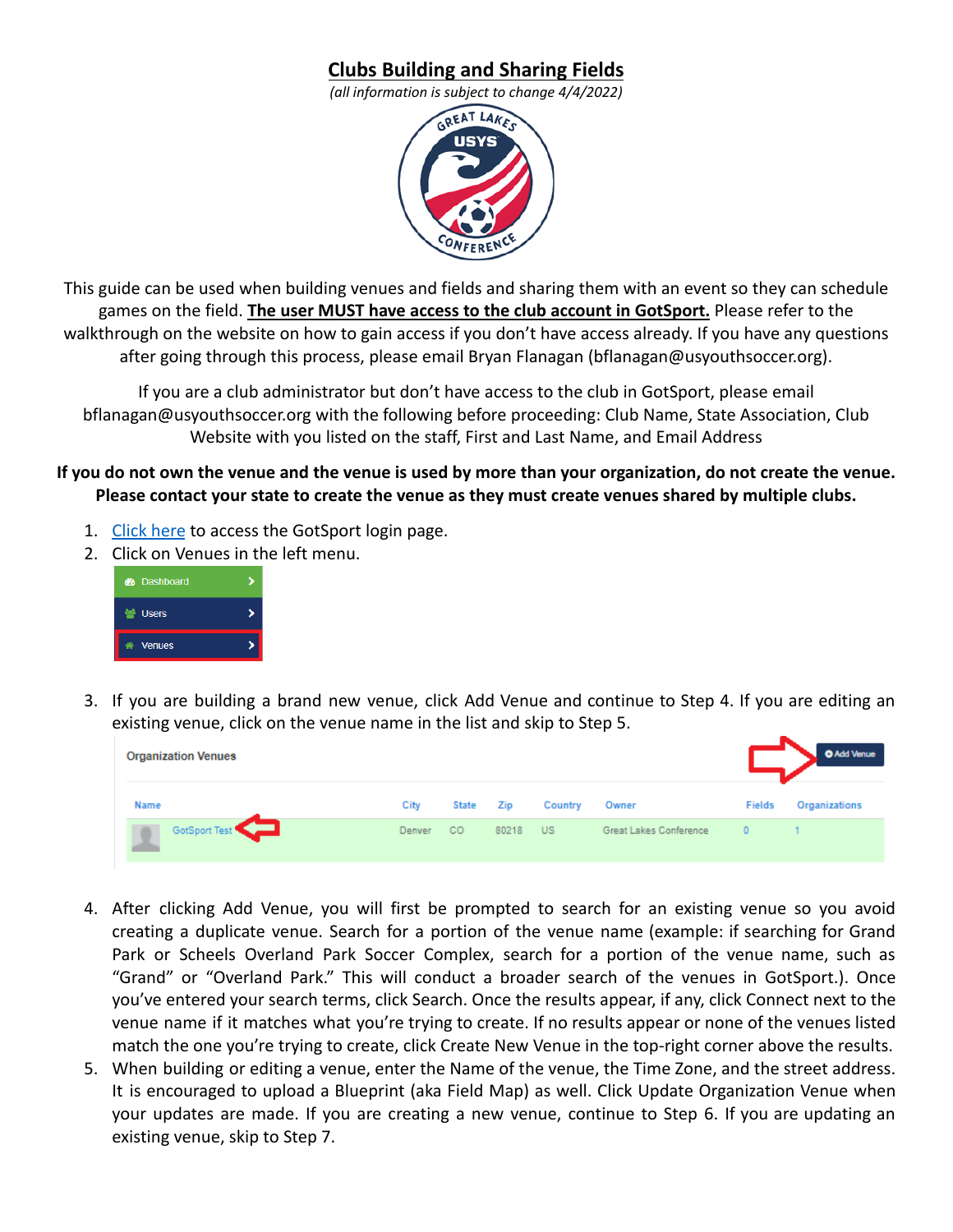- a. PLEASE NOTE: You are only building the venue or complex right now. You are not building one venue for each individual field at a complex. You will be able to add fields to the venue in Step 6
- 6. If you are creating a new venue, the system will conduct another search of the software to try and prevent you from creating a duplicate venue in the system. Read through the list carefully. If you notice a venue that is already in creation in GotSport that matches what you're trying to build, click Connect. If none of the results match, scroll down and click Create New Venue.
- 7. Once you have saved your progress, you can now add fields to the venue. THIS NEEDS TO BE DONE EVEN IF THERE IS ONLY ONE FIELD AT THE VENUE YOU'RE CREATING. Click on Fields in the menu bar at the top of the page.



8. On the Fields page, you will have two options. You can either add a new field to the venue by clicking New Field in the top-right corner or you can click on the name of an existing field to edit. If you are editing an existing field, just click on the field name and click on Edit Field on the next page. Continue to Step 7.

| Fields |         | <b>New Field</b> |
|--------|---------|------------------|
| Name   | Surface | Capacity         |
|        | Grass   |                  |

- 9. Whether you click New Field or Edit Field, a pop-up will appear where you can enter the field information. Please make sure to read the points below when building your fields. Only the Name is required. Click Save at the bottom of the pop-up once all the information appears correct and you've read the information below.
	- a. Partitioned From: If the field you are building is a part of another field you are building, build the bigger field first. Once you have built the bigger field, you can build the smaller fields that make up the bigger field.
		- i. Example- if Field 1 (an 11v11 field) can be split into Fields 1A and 1B (both 7v7 fields), build Field 1 first. After this, you can build Fields 1A and 1B and choose Field 1 as a partition so they are connected and games don't get scheduled on both Field 1 and 1A at the same time.
	- b. Name: DO NOT PUT THE VENUE/COMPLEX NAME AS IT WILL AUTOMATICALLY POPULATE. Putting the venue/complex name in this field will cause the system to list the venue twice wherever the field appears.
	- c. Name: If the field number is a single digit (1-9), place a '0' before the number so the fields can still appear in numerical order.
		- i. Example- If it's field 1, type '01' in the name field.
	- d. Surface: Choose the playing surface of the field.
	- e. Field Types: Choose which size game can be played on the field.
	- f. Details: Check off details as they pertain to the field. These will not influence availability.
	- g. Sports Type: Soccer is automatically checked off by default. Make sure this remains checked.